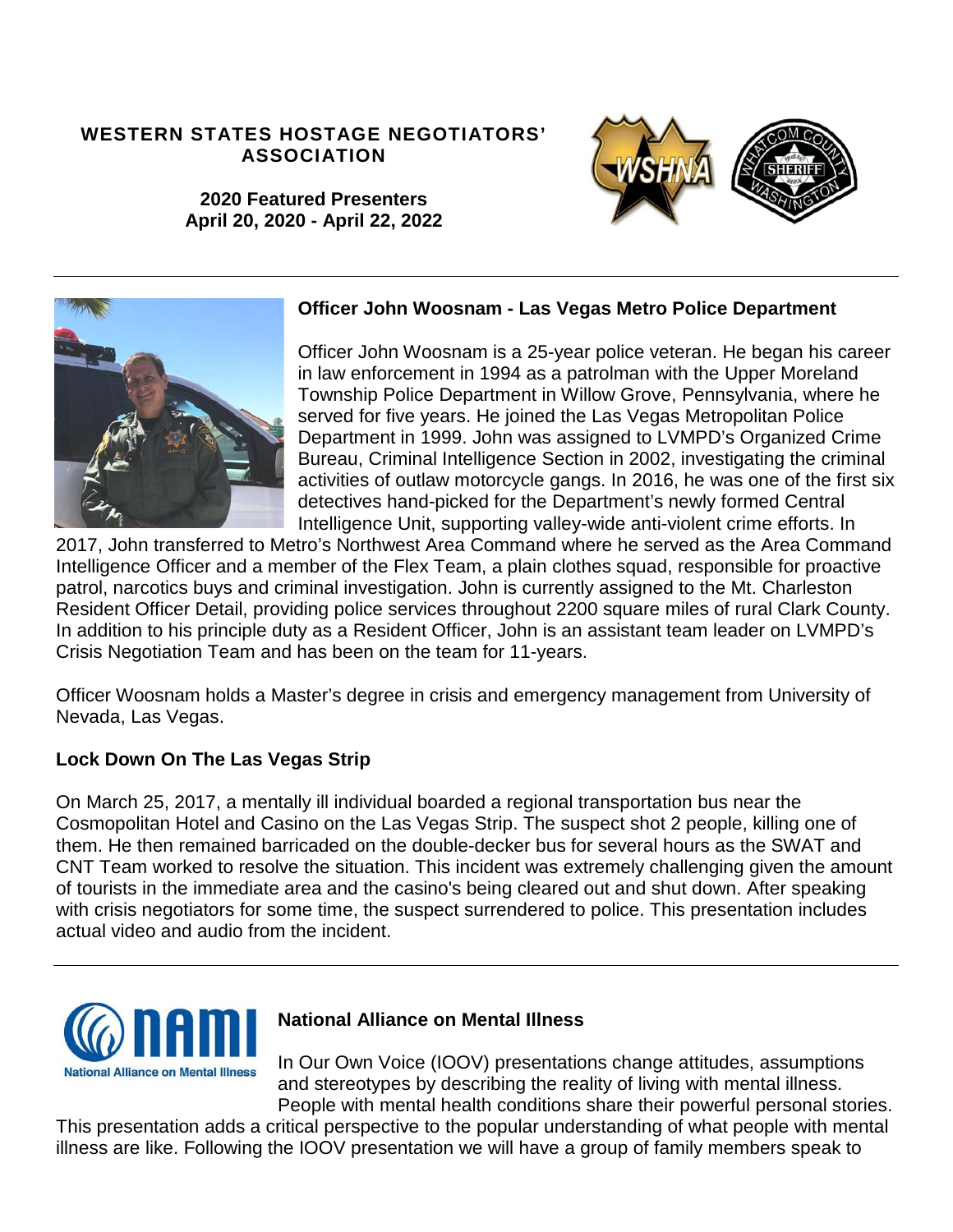their experience dealing with their loved one with mental illness and Law Enforcement. Both presentations have ample time for questions and discussion. IOOV will give you a first-hand account of what it's like to live with a mental illness. Presenters humanize this misunderstood topic by demonstrating that it's possible, and common, to live well with mental illness. A chance to ask the presenters questions, which allows for a deeper understanding of mental health conditions and dispel stereotypes and misconceptions. The understanding that every person with a mental illness can hope for a bright future.



#### **Robert Ragsdale - Phoenix Police Department - Retired**

Bob Ragsdale is a retired Phoenix Police Department negotiator. He began his career as a negotiator in 1988 while assigned to the department's full-time tactical team, the Special Assignments Unit. He has taught hostage/crisis negotiations around the country and been a speaker at state, regional and national conferences. He remains active in the field of hostage/crisis negotiations today.

#### **Lewis Prison Hostage Incident and Siege**

It began on January 18, 2004 with a failed escape attempt that resulted in two armed inmates holding two correction officers hostage in a multi-level prison yard tower that was designed to keep people out. The incident went on for 15 days, the longest incident of its kind in U.S. corrections history. A team of 30 negotiators, from multiple agencies, descended on the prison to help resolve the incident. This presentation is told from the perspective of negotiators, many of whom never thought they would ever be negotiating at a prison. It follows the ups and downs of the negotiation process that ultimately brought about the release of the two hostages, the surrender of the two inmates, and a peaceful resolution. More than 16 years will have passed by the time this is presented at the conference and there are many new negotiators who may have heard this account, but need to hear.



#### **Jan Dubina - Phoenix Police Department - Retired**

Jan Dubina served 30-years with the Phoenix Police Department and spent 25-years with the full-time Special Assignments Unit (SAU). During her tenure with the unit, Jan was a full-time negotiator, team lead and training officer. Jan continues to remain active in the field of hostage/crisis negotiations, teaching and presenting at state, national and regional negotiation conferences.

#### **Courtroom Testimony for Crisis Negotiators**

Jan will discuss and review challenging courtroom and legal considerations for negotiators.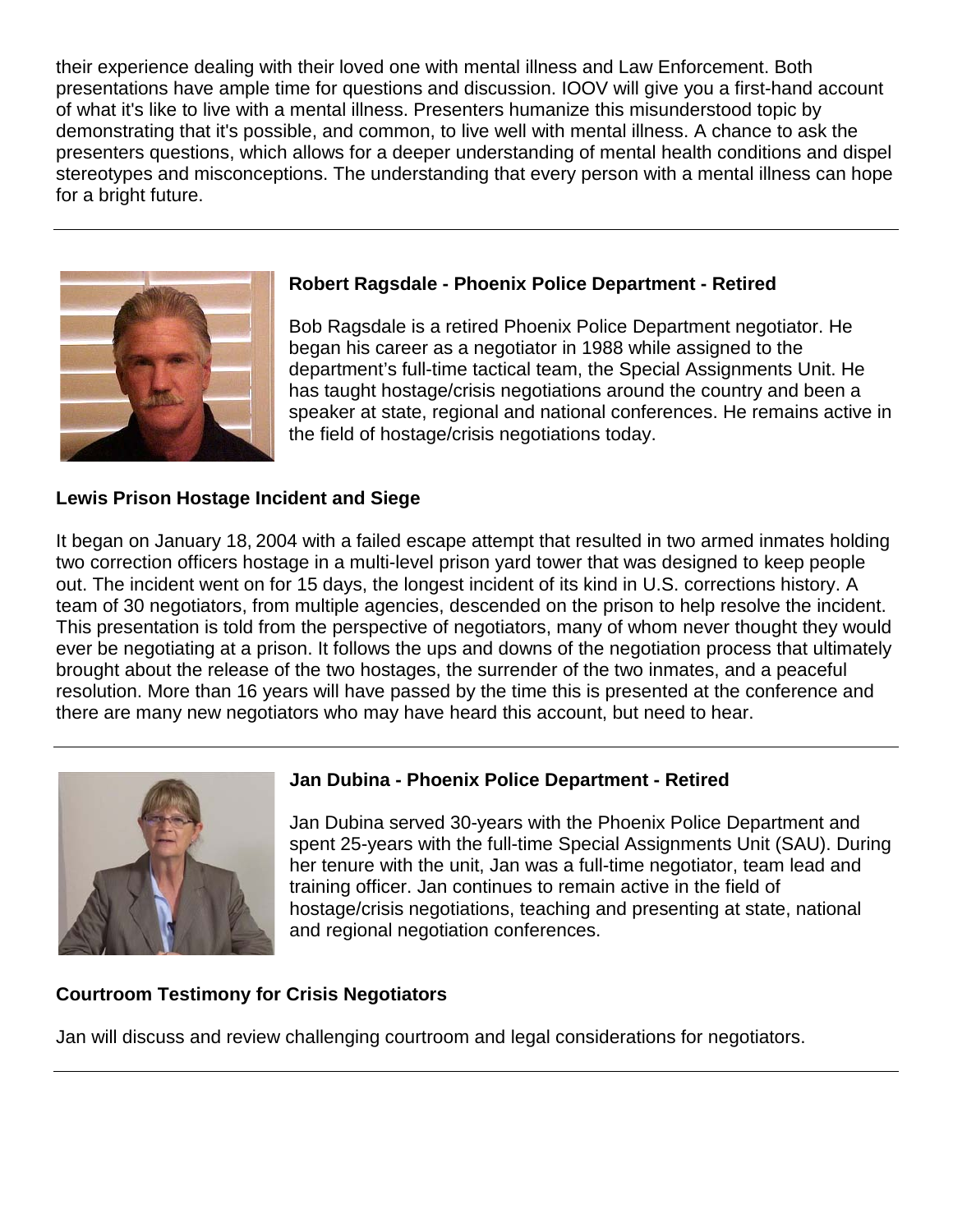

# **Joe Campagna - San Jose Police Department**

Joe Campagna has been in the law enforcement field for over 26 years. The first three years of his career with the Santa Clara County Department of Corrections. Joe joined the San Jose Police Department in 1995 and has worked in a variety of assignments. Joe has been a member of the SJPD Tactical Negotiations Unit since 2003. Joe also served four years with the FBI on the Joint Terrorism Task Force.

## **Seven Hour Hostage-Barricade**

This incident started due to a couple going through a divorce. The wife and her three children moved out of the family home. The husband went to her

new residence and attempted to gain entry by forcing himself into the residence. As the wife fled the residence, the suspect pulled out a handgun, and pulled the trigger. For some miraculous reason the gun did not fire. The wife fled to a neighbor's residence. The suspect barricaded himself in the residence with their 3 year old daughter. The negotiation lasted seven hours. The debrief consists of a walkthrough of the negotiation and an interview with the suspect discussing the incident.



## **Eric L. Honea - Las Vegas Metropolitan Police Department - Retired**

Eric Honea retired from the Las Vegas Metropolitan Police Department with 18+ years of service where he was assigned for 10 years to the Federal Bureau of Investigation Safe Street Gang Task Force, Violent Crime Task Force, and Organized Crime Task Force. Eric worked in a variety of investigative units during that time, to include Commercial Robbery Investigations, Narcotics, and Central Intelligence. Eric joined the LVMPD's Crisis Negotiator Team (CNT) in February of 2012 and has responded to hundreds of crisis and hostage related barricades. Eric has taught numerous classes related to Crisis Negotiations and in 2014 developed the current

curriculum on 'Negotiating with PTSD' for LVMPD's CNT. Prior to Eric's employment with LVMPD, he served our country in the Marine Corps, were he was deployed to Somalia during Operation United Shield in 1994. Eric has a Bachelor of Arts in Criminal Justice from the University of Nevada, Las Vegas and is currently attending the University of Missouri, Kansas City School of Law. Eric maintains his dedication to teaching law enforcement and military about Robbery, Task Force operations, CNT related subjects and PTSD through his company E. Lee Consulting and Solutions.

# **Armed Veteran in PTSD Crisis**

In December of 2014, Kyle Purdue, an Army veteran, found himself in a PTSD crisis in a major intersection of Las Vegas. Kyle knew he was going to jail as a result of a probation warrant stemming from a previous PTSD related incident. Kyle believed suicide by cop was his only out. This debrief consist of audio and video interview with Kyle following the incident as well as live video clips recorded by one of the team members as Crisis Negotiator Eric Honea negotiated with Kyle.